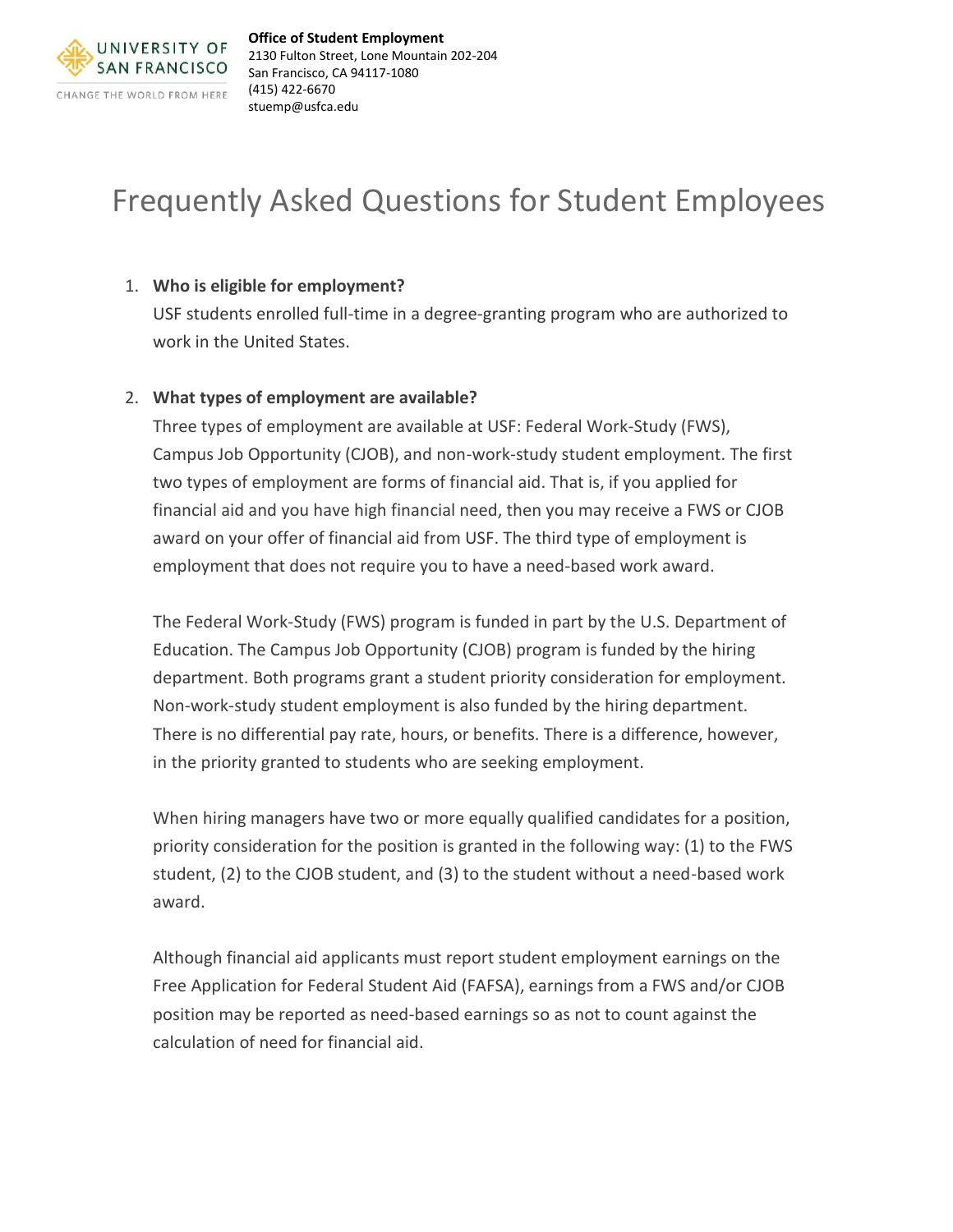# 3. **Is student employment limited to the academic year?**

If you have a need-based work award (a FWS or CJOB award), then you may only earn funds during the academic year (fall through spring). However, your hiring department may choose to allow you to continue working through the summer break under a non-need-based work classification. Likewise, if you earn the total amount of your work award prior to the end of summer semester, your hiring department may convert your employment type to non-need-based. If you do not have a need-based work award, then your employment may continue beyond the academic year if your supervisor chooses to extend your employment.

# 4. **What is a Federal Work-Study Award?**

A FWS award is a Federal Student Aid program that supports student employment for college students. Direct support is provided in the form of a financial subsidy to the hiring department. Currently, the FWS program at USF subsidizes 70% of the wages a work-study student earns in an on- or off-campus FWS position. This subsidy reduces the amount paid by the hiring department or employer. The total amount you may earn with a work-study award is determined by the USF Financial Aid Office. Your financial aid award letter will inform you if you have received a FWS award.

Under the FWS program, student gross earnings are limited to the amount awarded on the financial aid award letter. If the award is earned in-full before the end of the academic year, the supervisor must agree to convert the job into a non-Work-Study position or the work must be terminated. If you have a FWS award, we recommend you estimate your hours with your supervisor at the beginning of the year to anticipate when the full award will be earned and to discuss what to expect when the award is exhausted. If your hiring department does not have funds to convert your job to a non-Work-Study position, you may request an increase in your award amount by sending a written appeal to [stuemp@usfca.edu.](mailto:stuemp@usfca.edu) Eligibility for an award increase depends on your remaining financial need as well as available funding; therefore, not all requests may be granted.

# 5. **I have a FWS award and I want to use it off-campus. Can I work for an agency of my choice?**

Before you make a commitment to an agency, you must consult the Student Employment Office to make sure the position and agency you have in mind meets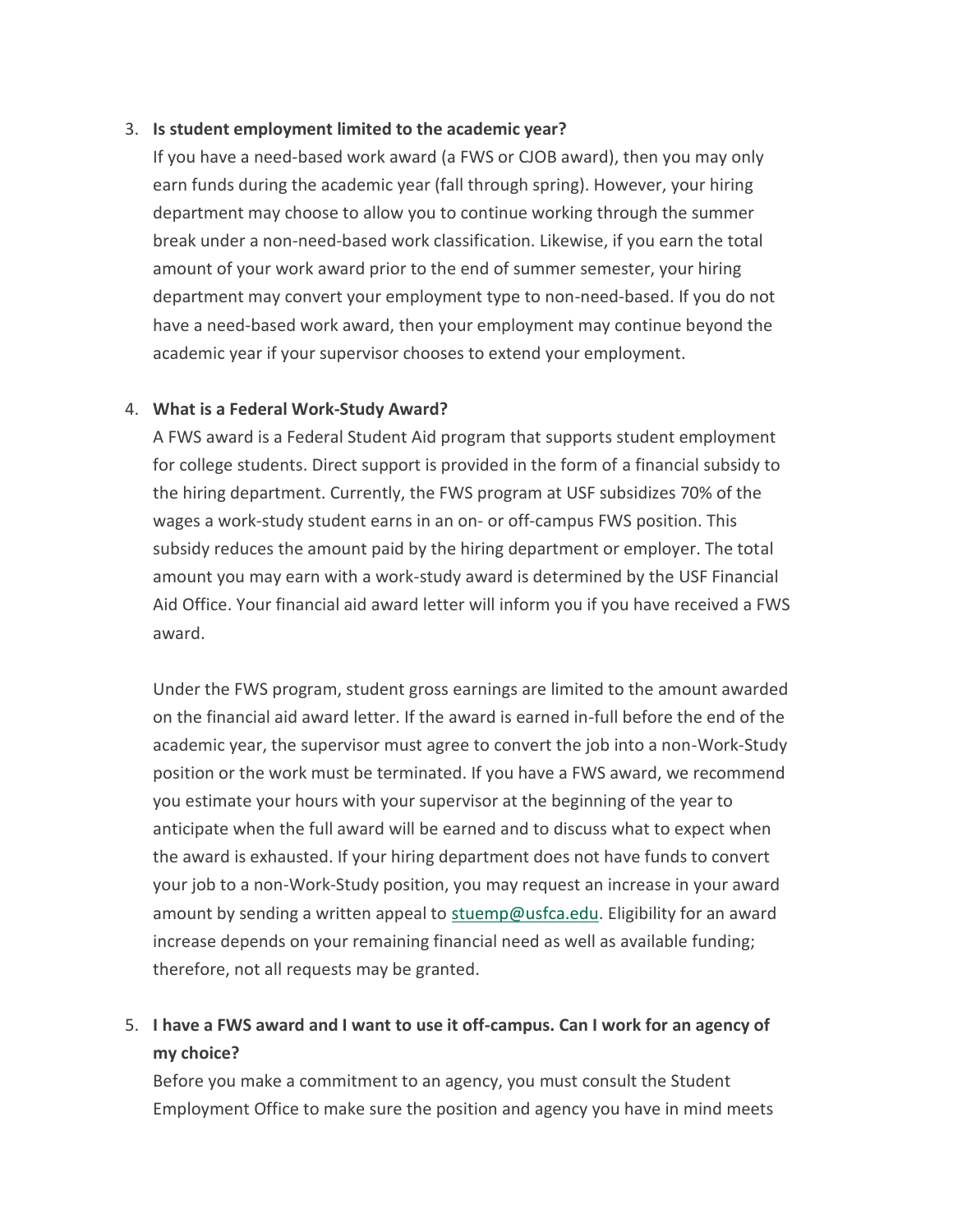the FWS program eligibility requirements. The employment agency must complete or have on file a Federal Work-Study agreement with USF along with additional paperwork pertaining to your individual position. Employment may not begin until the position and agency is approved by the Student Employment Office. Information on how to set up a Work-Study position may be obtained at the Student Employment Office, located at Lone Mountain, room 204, or by calling [\(415\)422-](tel:4154226770) [6770.](tel:4154226770)

# 6. **What is a Campus Job Opportunity Award?**

The Campus Job Opportunity (CJOB) program is a USF-designed program to support eligible students with obtaining on-campus employment. Similar to FWS, you must apply for financial aid and have financial need to be considered for a CJOB award. Unlike FWS, CJOB awards cannot be used off-campus.

# 7. **How can I get a Federal Work-Study or CJOB award at USF?**

To be considered for a FWS or CJOB award, you must apply for financial aid and demonstrate financial need. You cannot receive FWS or CJOB award without applying for financial aid.

#### 8. **What types of jobs are available?**

On-campus jobs are available through the various University administrative offices and academic departments and include a range of duties such as administrative assistance, technology support, events management, and lab assistance. Nearly every department on campus hires student employees.

Off-campus jobs are available to Federal Work-Study recipients and can be in government or non-profit organizations with an active contract with the University. Examples of Federal Work-Study off-campus organizations include various public schools participating in the University's America Reads Program, Jamestown Community Center, San Francisco Day School, CollegeTrack and Huckleberry Youth Foundation. If you are interested in setting up your own off campus Federal Work-Study position, please contact the Student Employment Office at [\(415\) 422-](tel:4154226770) [6770](tel:4154226770) or [stuemp@usfca.edu.](mailto:stuemp@usfca.edu)

# 9. **How do I go about finding employment?**

The USF Student Employment Office posts on-campus and off-campus positions on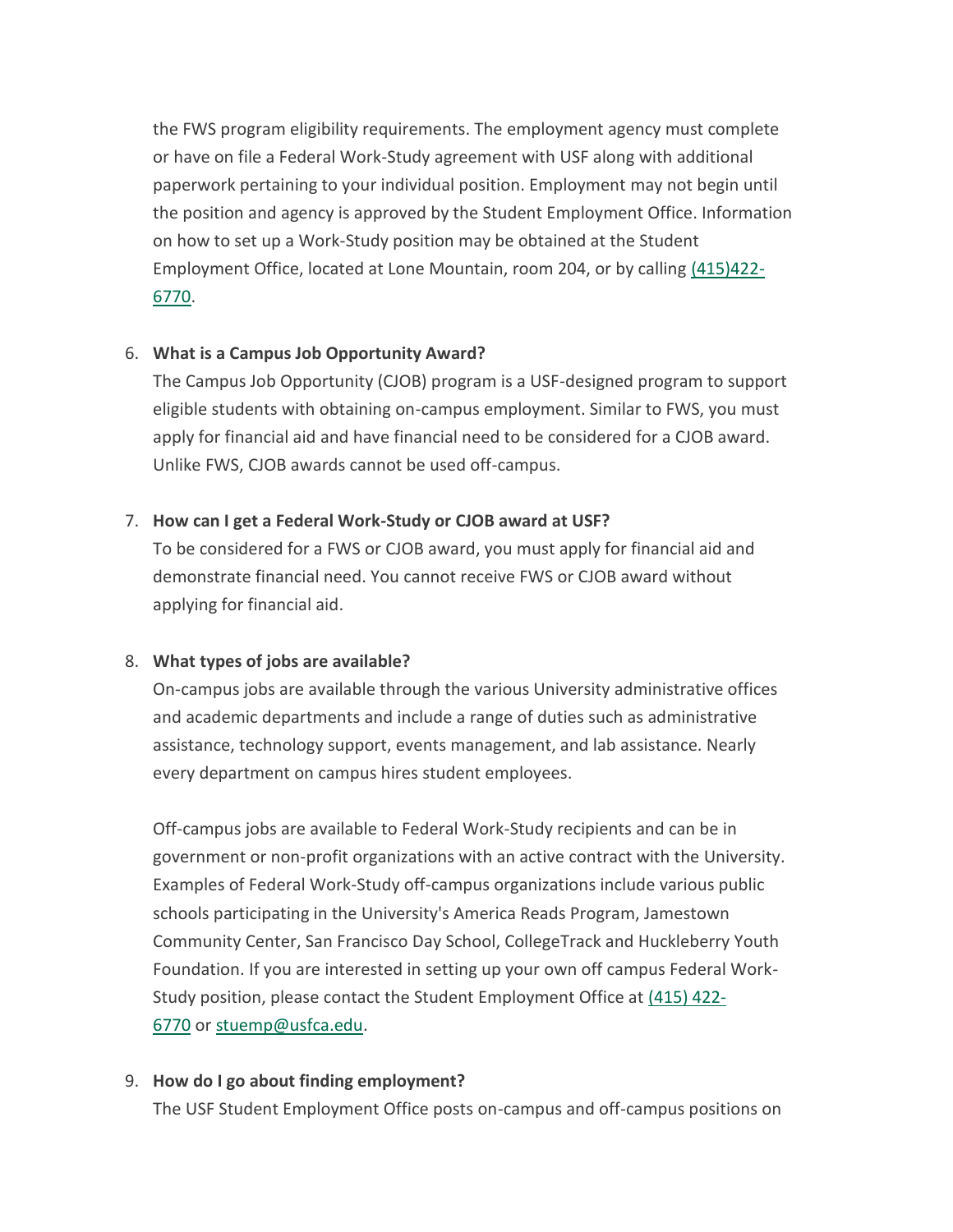the job listings page of the USF website. This page is updated on a regular basis as positions become available and as employers fill open positions.

The following is an outline of the steps you can take to find employment:

- 1. View the On-Campus job board
- 2. Apply for one or more positions according to the instructions provided on a job listing.
- 3. Once you've received a job offer, visit the Student Employment Office (Lone Mountain, room 204) to complete a [Form I-9.](https://myusf.usfca.edu/onestop/student-employment/completing-form-i-9) You will be given a Work Clearance Form in return. (Off-campus prospective employees will receive an Agency Information form.)
- 4. Take your Work Clearance Form to your Supervisor. This is a required step for all on-campus student employees for each on-campus employment position, each year.
- 5. Don't Give Up... be patient and persistent. There are lots of jobs! If you do not see a job on the job listings site that works for you, try contacting departments that are of interest to you for other job possibilities. This especially applies to research and teaching assistant positions and other areas that require specialized education, training, or work experience.

# 10. **What is a Work Clearance Form?**

In order to begin working on campus, you must [obtain a Work Clearance Form](https://myusf.usfca.edu/onestop/student-employment/work-clearance-request) from the Student Employment Office either in person (Lone Mountain, room 204) or [online.](https://myusf.usfca.edu/onestop/student-employment/work-clearance-request) The Work Clearance Form verifies your eligibility for employment. If you are a recipient of a Federal Work Study (FWS) award, the work clearance also verifies the maximum amount you can earn through the program. To receive a Work Clearance, you will be asked to complete a federal Employment Eligibility Verification form, a [Form I-9,](https://myusf.usfca.edu/system/files/one-stop/student_employee_i9.pdf) and provide acceptable documentation.

Keep in mind that you will need to obtain a work clearance form every academic year and every time you wish start a new job.

# 11. **What is a Form I-9?**

The United States Citizenship and Immigration Services (USCIS) [Form I-9](https://myusf.usfca.edu/system/files/one-stop/student_employee_i9.pdf) is a standard Human Resources form. It is a legal document that verifies your identity and employment eligibility. You are required to complete the Form I-9 only once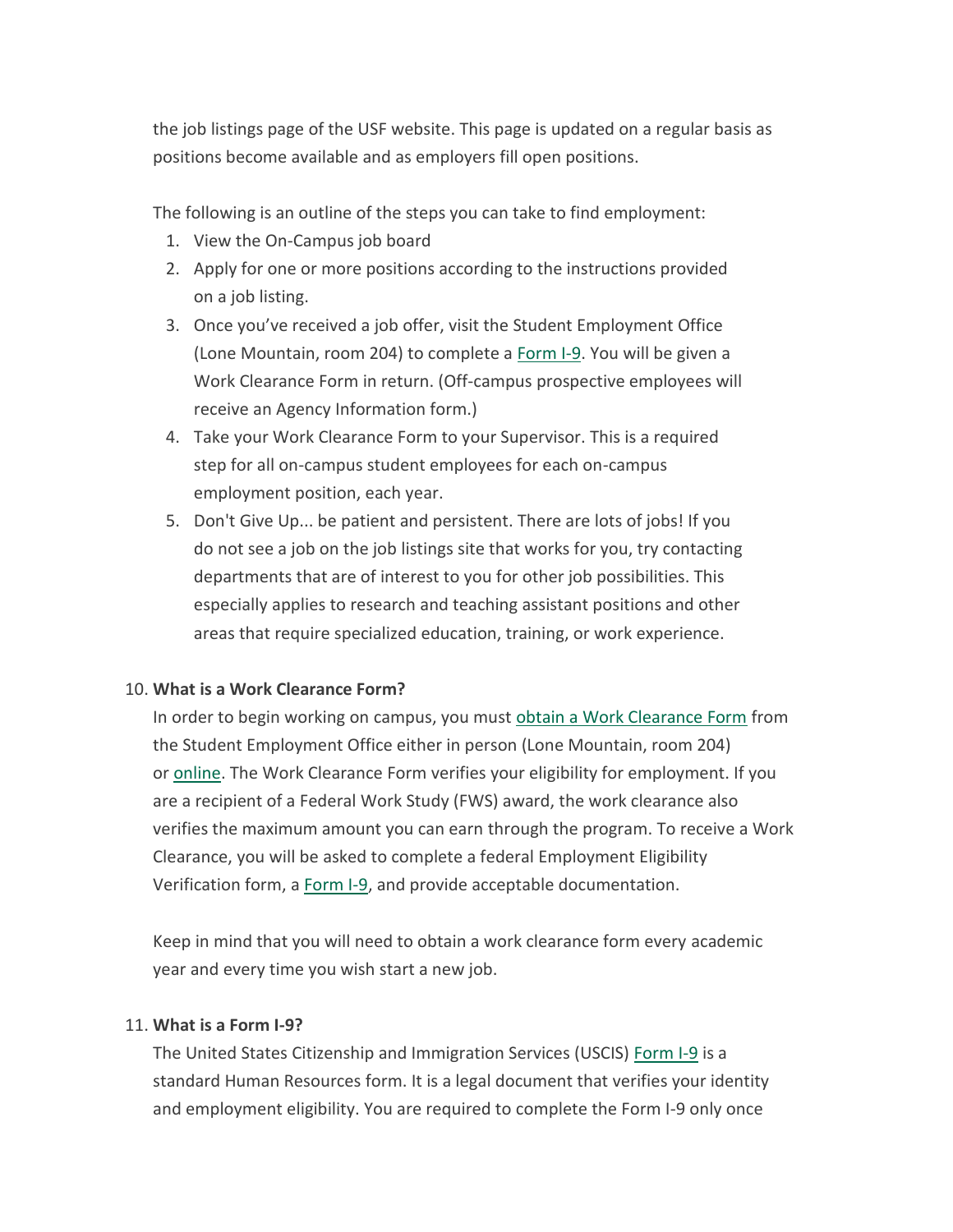during your employment at USF. In order to complete a Form I-9, you must present documents that verify your identity. The list of acceptable documents as well as detailed information and instructions are available on our [Student I-9 page.](https://myusf.usfca.edu/onestop/student-employment/completing-form-i-9)

# 12. **I'm an international student. Are there additional steps I need to take?**

If you are an international student, you will need to apply for a Social Security number as soon as you obtain a job. USF requires that you have a Social Security number so that your earnings can be reported to the Internal Revenue Service. More information on applying for a Social Security number is available on the [International Student and Scholar Services \(ISSS\) website.](http://myusf.usfca.edu/isss/apply-for-social-security-number%0A)

# 13. **What are my responsibilities as a student employee?**

Accepting a position involves a commitment. Your primary role is that of a student, but you have certain responsibilities and obligations to your employer. You are a member of a working unit that depends on you. At minimum, your responsibilities are to:

- Report to work promptly
- Notify your supervisor as soon as possible when you will be late or unable to work
- Refrain from conducting personal business on the job
- Report accurately the hours you have worked
- Perform your task to the best of your ability
- Dress appropriately for your job location
- Take your job seriously

Student employment is more than merely earning money to offset your educational expense. The work experience you gain can be invaluable.

#### 14. **How many hours can I work per week?**

On the average, most students work between 12-20 hours per week. While classes are in session, USF student employment policy limits student employee schedules to a maximum of:

25 hours per week for domestic/permanent resident students 20 hours per week for international students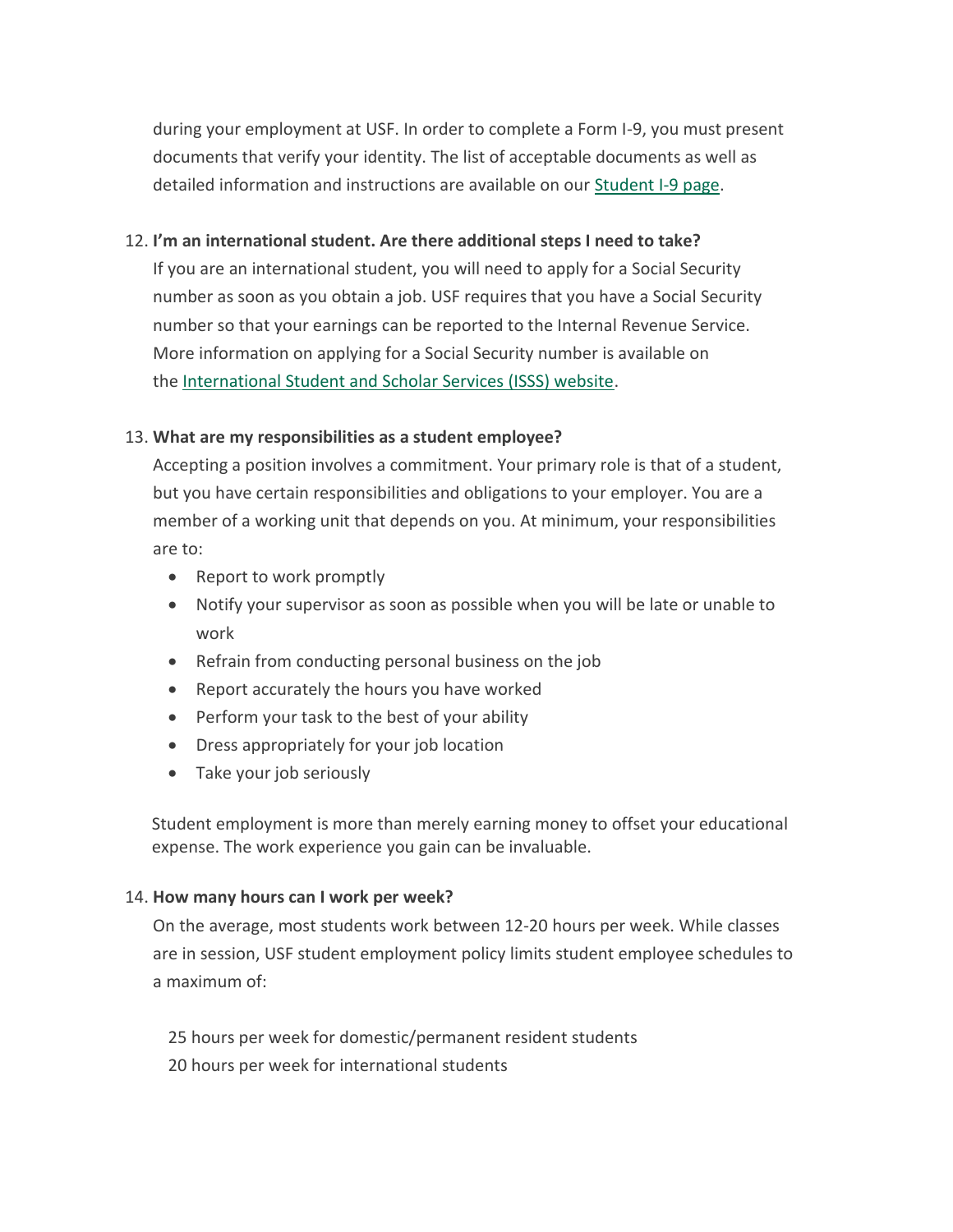During the summer session and breaks, all student schedules are limited to a maximum of 35 hours per week. Please note that students are also limited to 7.5 hours in a single day.

The work week begins at 12:00 a.m. on Sunday, and ends at 11:59 p.m. on Saturday. To avoid overtime charges to your department, you should not work 7 consecutive days in a row in any on-campus job.

#### 15. **How am I paid?**

After you are officially hired, your hiring supervisor will use the information on your Work Clearance Form to submit an Electronic Personnel Action Form (EPAF) authorizing Student Employment and Human Resources to add you to the USF payroll. You must complete an electronic timesheet (E-timesheet) by the timesheet approval deadline in order to be paid for your hours (see next question for more detail). Your earnings will be mailed to you in the form of a paper check or, if you sign up for Direct Deposit, your earnings will be electronically delivered to your banking account. Either way, your student employment earnings go directly to you and it is your responsibility to determine how you wish to allocate your income.

#### 16. **How do I complete a timesheet?**

After you are hired and you have been successfully added to USF Payroll, you will see an 'Employee' tab when you log in to myUSF. Under the Employee tab, click on the 'Self Service' button to access your electronic timesheet (E-timesheet). You will need to submit an E-timesheets for each pay period you work, unless you are employed in an approved off-campus Work-Study position. Off-campus FWS employees and all other student employees that do not yet have an active 'Employee' tab must complete a paper timesheet. Paper timesheets are available at the Student Employment Office (LM 204) or [online.](http://myusf.usfca.edu/sites/default/files/timesheet.pdf)

#### 17. **Why don't I have a timesheet for a continuing job?**

Supervisors need to submit a new EPAF each fall for the new academic year even if you are continuing a job position you've held previously. (Supervisors do not need to complete a new EPAF if you are continuing the job position from the fall semester to the spring semester.) If you have begun work but do not see the 'Employee' tab on myUSF, please check with your supervisor as soon as possible to ensure you've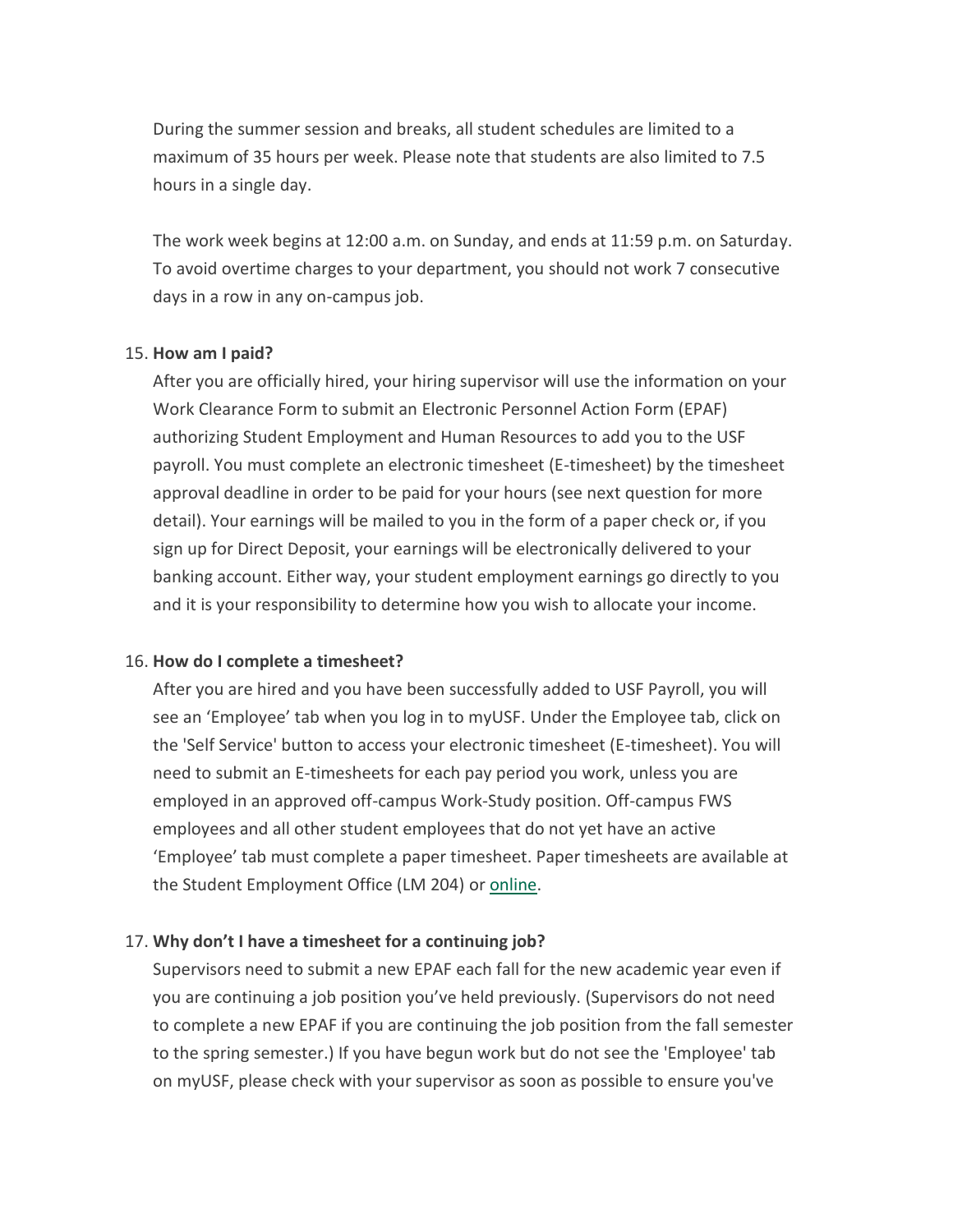been correctly added to USF payroll.

#### 18. **When am I paid?**

You are paid semi-monthly. Pay days are normally on the 1st and 15th of the month. Should the pay day fall on a Saturday, you will be paid the previous Friday. Should the pay day fall on a Sunday, you will be paid the following Monday.

# 19. **Who determines my pay rate?**

The Student Employment Office establishes wage guidelines for on-campus hiring departments based on the duties and qualifications of the position. The department uses these guidelines to determine where the position fits within the student salary schedule. Generally, positions which require more technical and specialized skills, or which require specific work experience, or greater levels of responsibility are compensated at higher rates of pay. As of July 1, 2017, San Francisco minimum wage is \$14.00 per hour. On July 1, 2018, the minimum wage will increase to \$15.00/hour.

# 20. **Are taxes withheld from my earnings?**

All student employment earnings are considered taxable by the IRS. By default, a portion of your earnings will be withheld from each paycheck and sent to the IRS as income tax. You can adjust the amount withheld from your paychecks by submitting a [form W-4](https://myusf.usfca.edu/system/files/one-stop/student_employee_fw4.pdf) to the USF Payroll Office. Other taxes, such as Medicare and Social Security taxes are generally assessed only during the summer, when students may be enrolled less than full time.

#### 21. **Can I have more than one job?**

Yes, through non-work study employment. That is, you may only have one Federal Work Study position but may hold a 2nd position that is paid through non-work study. The University recommends, however, that you limit your employment to one position that meets your needs. Keep in mind that while classes are in session you may only work up to a maximum of 25 hours per week if you are a domestic student and up to 20 hours if you are an international student. Also, note that most employers prefer at least a 2-3 hour block of work time since productivity increases with shifts that are at least that long.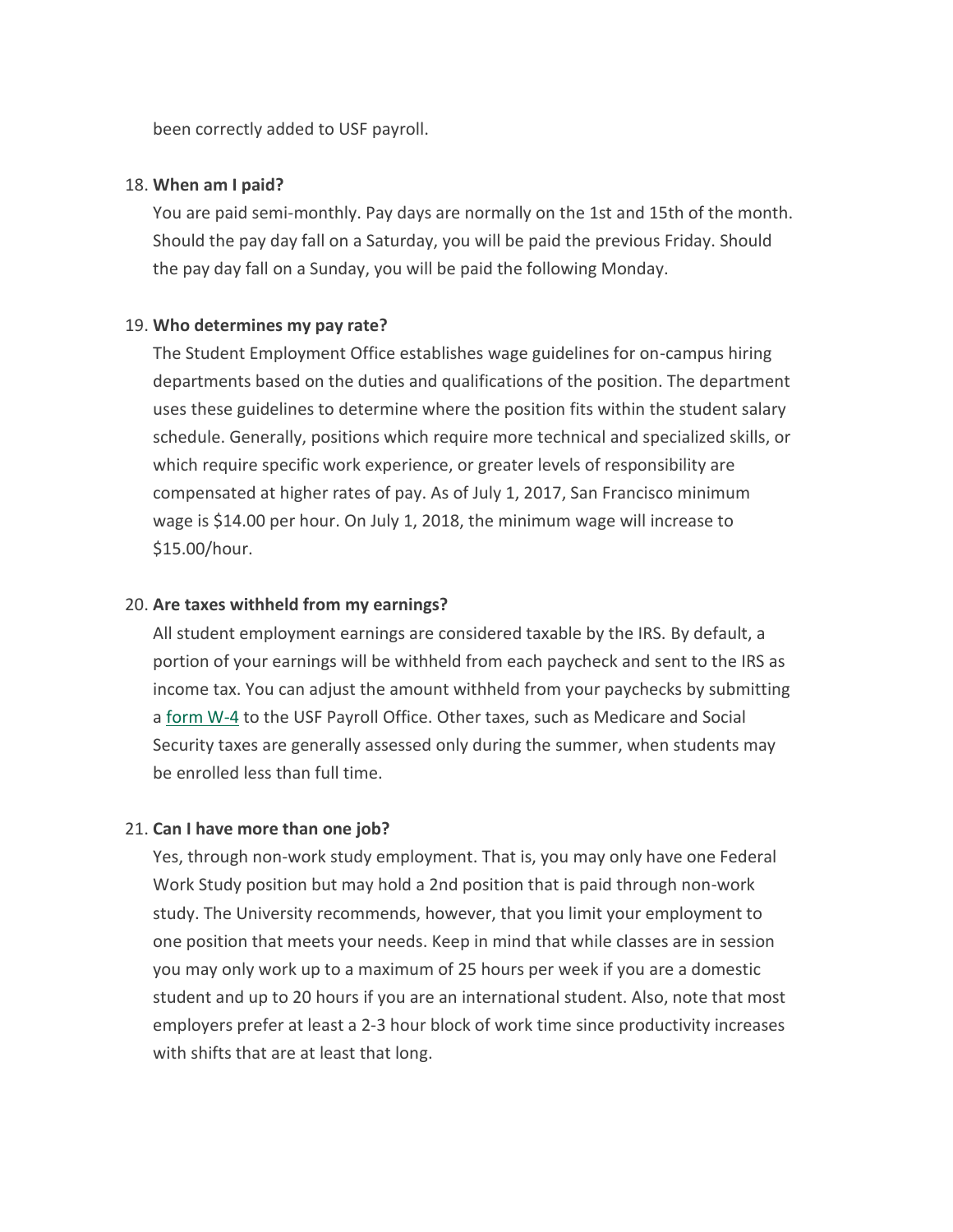# 22. **I have a financial aid work award (FWS or CJOB). Does this mean I am guaranteed employment?**

There is no guarantee of employment; however, students with need-based work awards are given priority consideration during the hiring process. If you are having difficulty finding a job on-campus, you are encouraged to utilize the counseling services offered by the [USF Career Service Center](http://myusf.usfca.edu/student-life/career-services%0A) and the [Learning and Writing](http://myusf.usfca.edu/student-life/lwc%0A)  [Center](http://myusf.usfca.edu/student-life/lwc%0A) to develop a resume, learn to write a cover letter, and practice interviewing skills. Most positions are posted and filled within the first few weeks of classes each fall, but job openings do occur throughout the year, so we encourage you to monitor the job posting board on a regular basis.

# 23. **Once I get a job, is there a guarantee that I can be continually employed?**

There is no guarantee of continued employment. Continued employment is contingent upon many factors, such as departmental budgets and satisfactory performance. Student assignments typically terminate at the end of the academic year (mid-May). You are encouraged to discuss the possibility of continued employment into the summer and/or the next academic year with your supervisor. If at any time your supervisor decides that your performance is not satisfactory, you may be released from employment.

# 24. **Can I receive paid sick leave?**

Yes, eligible students can receive paid sick leave. The San Francisco Paid Sick Leave Ordinance allows student employees working within San Francisco County to accrue 1 hour of sick leave for every 30 hours worked, up to 72 hours. Paid sick leave begins to accrue upon your first day of work. Eligible sick leave should be reported on your timesheet and approved by your supervisor.

If you need to take more than 3 days of paid leave, assuming you have accrued enough time to do so, your supervisor may require a doctor's note to verify the necessity of your absence.

Additional notes regarding paid sick leave: Within the County of San Francisco:

- Employers must provide paid sick leave for part-time employees, including all student employees.
- Employees may use paid leave for their own medical needs and to care for family members.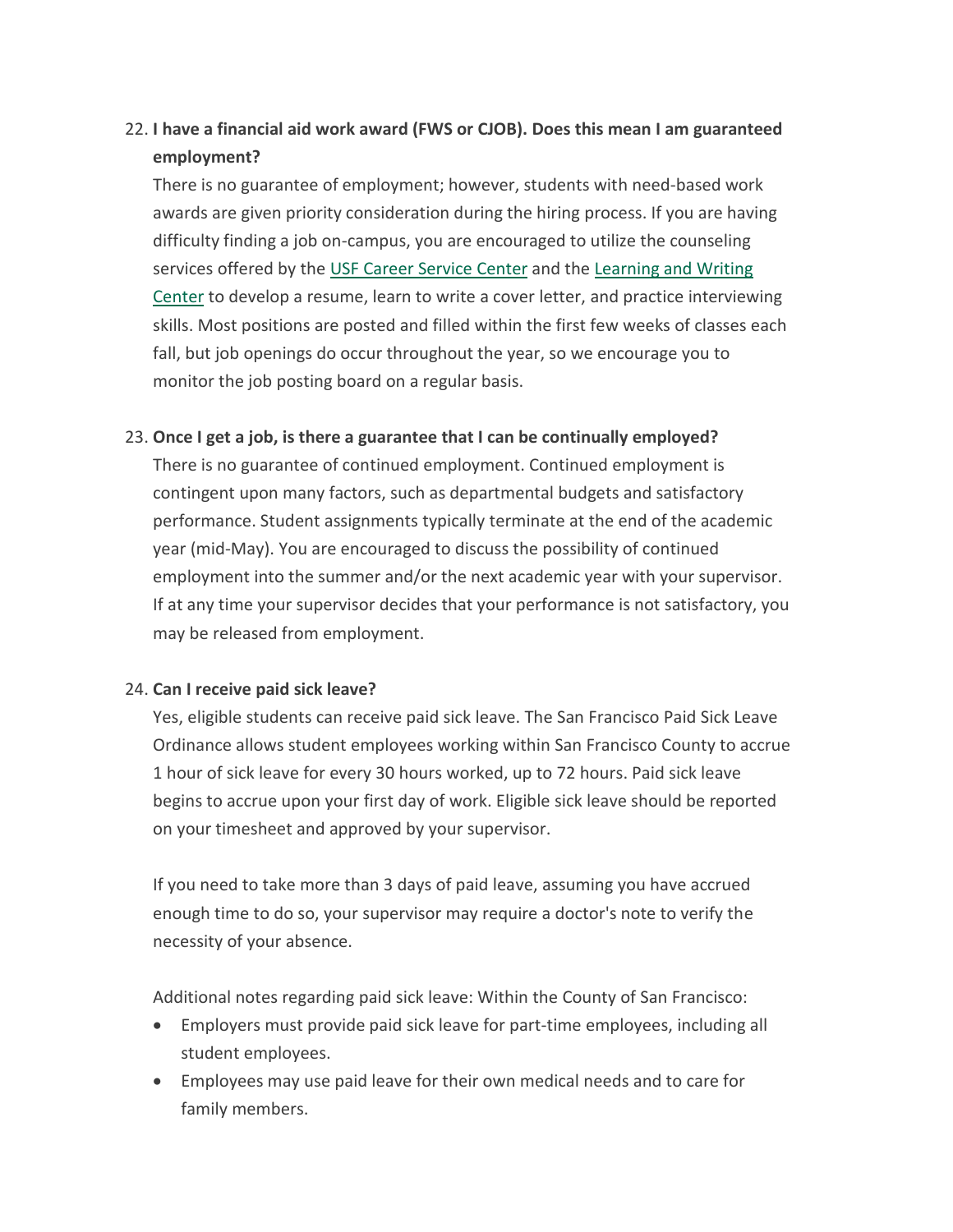Employees with no spouse or partner may use the leave to care for a "designated person."

# 25. **What are the laws regarding breaks and meal time?**

In the State of California, employers are required to give each employee at least ten (10) minutes paid break for each four (4) hours worked. While 10 minutes is the state required minimum, USF grants a standard 15-minute break for each four (4) hours worked. If an employee works 3 ½ hours or less, it is not required that a break be given. If an employee works for a period of more than five (5) hours, the employer must provide an unpaid, off-duty meal period of at least thirty (30) minutes. When a work period of not more than six (6) hours will complete the day's work, the meal period may be waived by mutual consent of the employer and the employee. At USF, if an employee will work a full 7.5 hour work day, the meal break must be taken before the start of the 6th hour of the shift.

# 26. **What if I have difficulties with my supervisor that I may need to report?**

If you and your supervisor are having difficulties, consult the Student Employment Office. The Student Employment Office provides assistance in all stages of the student employment process and is here to support student employees and supervisors alike.

# 27. **If I need to discontinue employment, what should I do?**

Individual hiring supervisors may expect a student employee to work through the academic year. You and your supervisor may determine a specific work schedule upon hire, not to exceed your employment eligibility period. If changes in class schedule, academic pressures, or volume of work in the department make a work commitment impossible, and you feel that it is necessary to terminate your employment, please speak to your supervisor. If you decide to terminate your employment, provide a minimum two-week notice along with the reason for the termination.

#### 28. **My supervisor has scheduled an evaluation meeting with me. Is this typical?**

Yes, before the end of the spring semester, all supervisors are asked to complete a performance evaluation for each of their student employees. The performance evaluation is not only used to evaluate your work, but it is also used to determine your eligibility for rehire.